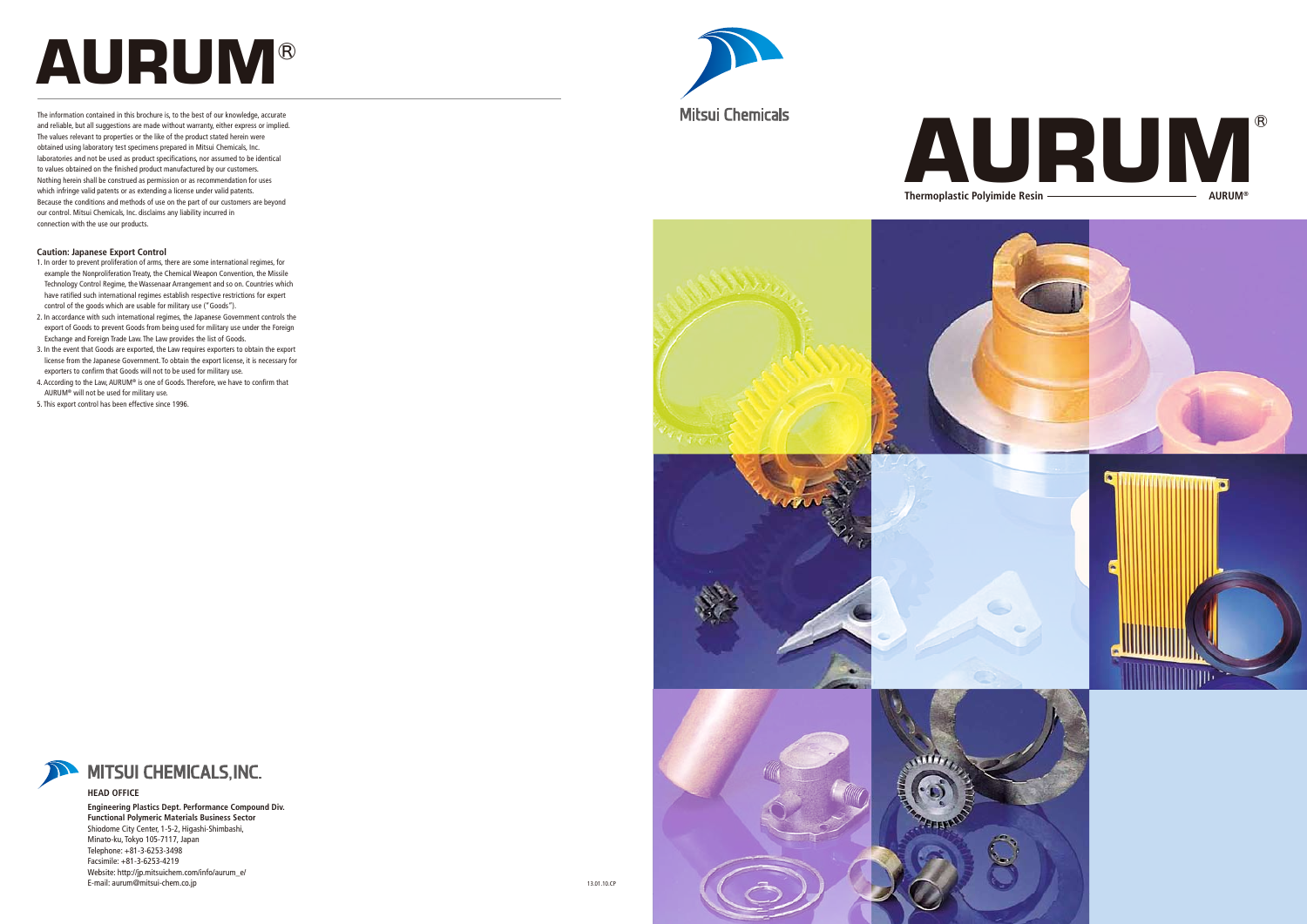## AURUM®, a super high-grade engineering plastic sustaining the state-of-the-art of the 21st century



**In recent years, AURUM® is a polyimide resin attracting increasing attention because of its outstanding properties. Its application range is expanding into various area, going beyond the boundary of the electronics industry. AURUM® is an entirely new type of thermoplastic polyimide resin developed by Mitsui Chemicals on its own, making full use of its technology. An expansion of the application range of AURUM® has been made possible because of its thermoplasticity suitable for injection molding and extrusion as well as its unparalleled high heat resistance and mechanical and electrical properties. AURUM® is a super engineering plastic that opens up a new dimension in the development of the new generation of engineering plastics.**

#### Features of AURUM®

#### Typical Grade & Application

| Super-higt heat resistance             | Usable at up to 240°C (glass transition temparature: 250°C)            |
|----------------------------------------|------------------------------------------------------------------------|
| <b>Satisfactory sliding properties</b> | A low, stable coefficient of friction and low friction wear            |
| <b>Exceptionally clean properties</b>  | Trace amounts of outgas and metallic impurities                        |
| Stable in any environment              | Excellent plasma and radiation resistance, electrical properties, etc. |
| Outstanding dimensional stability      | Stable coefficient of expansion and satisfactory creep characteristics |





| <b>Classification</b> | Grade           | <b>Main Feature</b>                                                                 | <b>Applications</b>                                                                                                                               |  |  |  |  |
|-----------------------|-----------------|-------------------------------------------------------------------------------------|---------------------------------------------------------------------------------------------------------------------------------------------------|--|--|--|--|
| <b>Natural</b>        | <b>PL450C</b>   | Heat resistance, clean, Transparency (Brown color),<br>Toughness, plasma resistance | Tube, Fiber, Wire coating, Film, Semiconductor mfg. part                                                                                          |  |  |  |  |
| <b>Filled</b>         | <b>JCN3030</b>  | Carbon fiber reinforce · High strength, High modulus                                | Structural material (Aircraft, Automobile, Indusrtial machine)                                                                                    |  |  |  |  |
| <b>Reinforcement</b>  | <b>JGN3030</b>  | Glass fiber reinforce · High modulus                                                | OA machine parts (Insulator, Bush, Gear), Electric / Electronic parts (Socket, Connector)                                                         |  |  |  |  |
|                       | <b>JCL3030</b>  | Vs. steel high PV (Dry/Oil)                                                         | Automotive ATF parts (Trust Washer, Bush, etc.), CVT parts, Turbo charger parts<br>OA machine parts (Insulator, Coupling, etc.), Industrial parts |  |  |  |  |
| <b>Wear-Friction</b>  | <b>JCF3030</b>  | Vs. steel high velocity (Dry/Oil)                                                   | Automotive ATF parts (Sealring, Bush, etc), Industrial parts (Seal parts, etc.)                                                                   |  |  |  |  |
|                       | $J-3124$        | Vs. Aluminum (Oil)                                                                  | Automotive ATF parts (Sealring, <vs. adc="">)</vs.>                                                                                               |  |  |  |  |
|                       | <b>JNF3020</b>  | Vs. Aluminum (Dry)                                                                  | OA machine parts, Industrial parts                                                                                                                |  |  |  |  |
|                       | <b>JCR3030F</b> | <b>Special Grade</b>                                                                | Electric / Electronic parts (HDD parts, etc.)                                                                                                     |  |  |  |  |

#### **AURUM® Injection Molding Conditions**

#### N N O O C C O  $\sim$ o $\sqrt{ }$ O C

#### Typical Molding Condition

for the GF and CF Filler grades, a molding machine of wear-resistant specifications is required. As a rule of thumb, resistance time should be within 15 minutes as lengthy resistance would cause gelation, and the injection shot volume of the molding machine. A shut-off nozzle should not be used because resin tends to remain there.

- 1. Specifications for the Molding Machine: Since the molding temperature exceeds 400℃, a molding machine of high-temperature specifications is needed. Furthermore,
- 2. For molding temperature and mold temperature, please refer to the Table of General Molding Conditions below.
- 3. Pellets have to be dried at 200℃ for 3 hours or longer. It is recommended that pellets be dried and dehumidified.
- 4. Please use PEI (ULTEM®) as the purging material to be used before and after molding.
- 5. The gate and runner should be designed to be as thick as possible. A tunnel gate should not be used.

## Typical Properties

| Grade                | Cylinder Temp. (°C) |                       |                   |
|----------------------|---------------------|-----------------------|-------------------|
|                      | <b>Hopper side</b>  | <b>Center, Nozzle</b> | Mold Temp. $(°C)$ |
| <b>Natural</b>       | 390                 | 400                   | $170 - 180$       |
| <b>GF, CF Filled</b> | 400                 | 420                   | $190 - 210$       |
|                      |                     |                       |                   |

|                                                                 |                                                   | <b>Grade Name</b><br><b>Filler</b> | <b>PL450C</b>                                      | <b>JGN3030</b><br><b>Glass</b><br><b>Filler</b><br>30 | <b>JCN3030</b><br><b>Carbon</b><br><b>Filler</b><br>30 | <b>JCL3030</b><br><b>Carbon</b><br><b>Filler</b><br>30 | <b>JCF3030</b><br>Carbon Filler, Special Filler,<br><b>PTFE</b><br>30 | $J - 3124$<br><b>PTFE</b><br>30 | <b>JNF3020</b> | <b>JCR3030F</b><br><b>PTFE</b> Carbon Filler,<br><b>Graphite, PTFE</b><br>30 |
|-----------------------------------------------------------------|---------------------------------------------------|------------------------------------|----------------------------------------------------|-------------------------------------------------------|--------------------------------------------------------|--------------------------------------------------------|-----------------------------------------------------------------------|---------------------------------|----------------|------------------------------------------------------------------------------|
| <b>Items</b>                                                    | <b>Filler Content (wt%)</b><br><b>Test Method</b> | <b>Unit</b>                        |                                                    |                                                       |                                                        |                                                        |                                                                       |                                 | 20             |                                                                              |
|                                                                 |                                                   |                                    |                                                    |                                                       |                                                        |                                                        |                                                                       |                                 |                |                                                                              |
| <physical properties=""><br/><b>Specific Gravity</b></physical> | <b>ASTM D-792</b>                                 |                                    | 1.33                                               | 1.56                                                  | 1.43                                                   | 1.42                                                   | 1.45                                                                  | 1.41                            | 1.43           | 1.42                                                                         |
| <b>Water Absorption (24 Hrs)</b>                                | <b>ASTM D-570</b>                                 | $\%$                               | 0.34                                               | 0.23                                                  | 0.23                                                   |                                                        |                                                                       |                                 |                |                                                                              |
| <b>Molding Shrinkage</b>                                        | <b>ASTM D-955</b>                                 | $\frac{9}{6}$                      | 0.74/0.85                                          | 0.16/0.78                                             | 0.00/0.66                                              | 0.00/0.66                                              | 0.00/0.70                                                             |                                 | 0.77/1.20      | 0.37/0.78                                                                    |
| <mechanical properties=""></mechanical>                         |                                                   |                                    |                                                    |                                                       |                                                        |                                                        |                                                                       |                                 |                |                                                                              |
| <b>Tensile strength</b>                                         | <b>ASTM D-638</b>                                 | <b>MPa</b>                         | 92                                                 | 165                                                   | 252                                                    | 234                                                    | 195                                                                   | 64                              | 65             | 75                                                                           |
| <b>Elongation</b>                                               | <b>ASTM D-638</b>                                 | $\frac{9}{6}$                      | 90                                                 | $\overline{3}$                                        | $\overline{2}$                                         | $\overline{2}$                                         | 5                                                                     | $\overline{4}$                  | 10             | $\overline{4}$                                                               |
| <b>Flexural Strength</b>                                        | <b>ASTM D-790</b>                                 | <b>MPa</b>                         | 137                                                | 241                                                   | 360                                                    | 340                                                    | 276                                                                   | 104                             | 100            | 127                                                                          |
| <b>Flexural Modulus</b>                                         | <b>ASTM D-790</b>                                 | GPa                                | 2.9                                                | 9.5                                                   | 22.5                                                   | 21.5                                                   | 14.2                                                                  | 3.0                             | 2.4            | 3.9                                                                          |
| <b>Izod Impact Strength</b>                                     | ASTM D-256*1                                      | J/m                                | 88                                                 | 118                                                   | 116                                                    | 116                                                    | 120                                                                   | 41                              | 82             | 59                                                                           |
| <b>Rockwell Hardness (R Scale)</b><br>(M Scale)                 | <b>ASTM D-785</b>                                 |                                    | 129<br>95                                          | 128<br>104                                            | 128<br>105                                             |                                                        |                                                                       |                                 |                | 72                                                                           |
|                                                                 |                                                   |                                    |                                                    |                                                       |                                                        |                                                        |                                                                       |                                 |                |                                                                              |
| <themal properties=""></themal>                                 |                                                   |                                    |                                                    |                                                       |                                                        |                                                        |                                                                       |                                 |                |                                                                              |
| <b>HDT (Heat Distortion Temp.)</b>                              | <b>ASTM D-648</b>                                 | °C                                 | 230                                                | 245                                                   | 246                                                    | 246                                                    | 246                                                                   | 233                             | 224            | 235                                                                          |
| <b>Specific Heat</b>                                            |                                                   | kJ/°C·kg                           | 1.01                                               | 0.96                                                  | 0.92                                                   |                                                        |                                                                       |                                 |                |                                                                              |
| <b>Thermal Conductivity</b>                                     | <b>ASTM C-177</b>                                 | $W/m \cdot C$                      | 0.17                                               | 0.35                                                  | 0.49                                                   |                                                        |                                                                       |                                 |                |                                                                              |
| <b>Linear Thermal Expansion (MD/TD)</b>                         | <b>ASTM D-696</b>                                 | $10^{-5}/K$                        | 5.5/5.5                                            | 1.7/5.3                                               | 0.6/4.7                                                | 0.6/4.7                                                |                                                                       | 4.3/4.7                         |                | 2.6/4.4                                                                      |
| <electrical properties=""></electrical>                         |                                                   |                                    |                                                    |                                                       |                                                        |                                                        |                                                                       |                                 |                |                                                                              |
| <b>Dielectric Constant (1KHz)</b>                               | <b>ASTM D-150</b>                                 |                                    | 3.2                                                | 3.8                                                   |                                                        |                                                        |                                                                       |                                 |                |                                                                              |
| (MHz)                                                           |                                                   |                                    | 3.1                                                | 3.7                                                   |                                                        |                                                        |                                                                       |                                 |                |                                                                              |
| <b>Dissipation Factor(1KHz)</b>                                 | <b>ASTM D-150</b>                                 |                                    | 0.0009                                             | 0.0012                                                |                                                        |                                                        |                                                                       |                                 |                |                                                                              |
| (MHz)                                                           |                                                   |                                    | 0.0034                                             | 0.0036                                                |                                                        |                                                        |                                                                       |                                 |                |                                                                              |
| <b>Surface Resitivity</b><br><b>Volume Resitivity</b>           | <b>ASTM D-257</b><br><b>ASTM D-257</b>            | $\Omega$<br>$\Omega \cdot m$       | $10^{17}$ ~10 <sup>18</sup><br>$10^{19} - 10^{20}$ | 1016                                                  | $10^{4}$ $\sim$ $10^{8}$                               |                                                        |                                                                       |                                 |                |                                                                              |
|                                                                 |                                                   |                                    |                                                    |                                                       |                                                        |                                                        |                                                                       |                                 |                |                                                                              |
| <flammability and="" combustion=""></flammability>              |                                                   |                                    |                                                    |                                                       |                                                        |                                                        |                                                                       |                                 |                |                                                                              |
| LOI (Limiting Oxygen Index)                                     | <b>ASTM D-2863</b>                                |                                    | 47 (3.2mm)                                         |                                                       |                                                        |                                                        |                                                                       |                                 |                |                                                                              |
| <b>Flame-Retardancy</b>                                         | <b>UL-94</b>                                      |                                    | $V-0$<br>(0.4mm)                                   | $V-0$<br>(0.4mm)                                      | $V-0$<br>(0.4mm)                                       |                                                        |                                                                       |                                 |                | $V-0$<br>(0.5mm)                                                             |
|                                                                 |                                                   |                                    |                                                    |                                                       |                                                        |                                                        |                                                                       |                                 |                |                                                                              |

Notes: The above figures are just representative value, but not specification values. The speciments were molded Notched types.